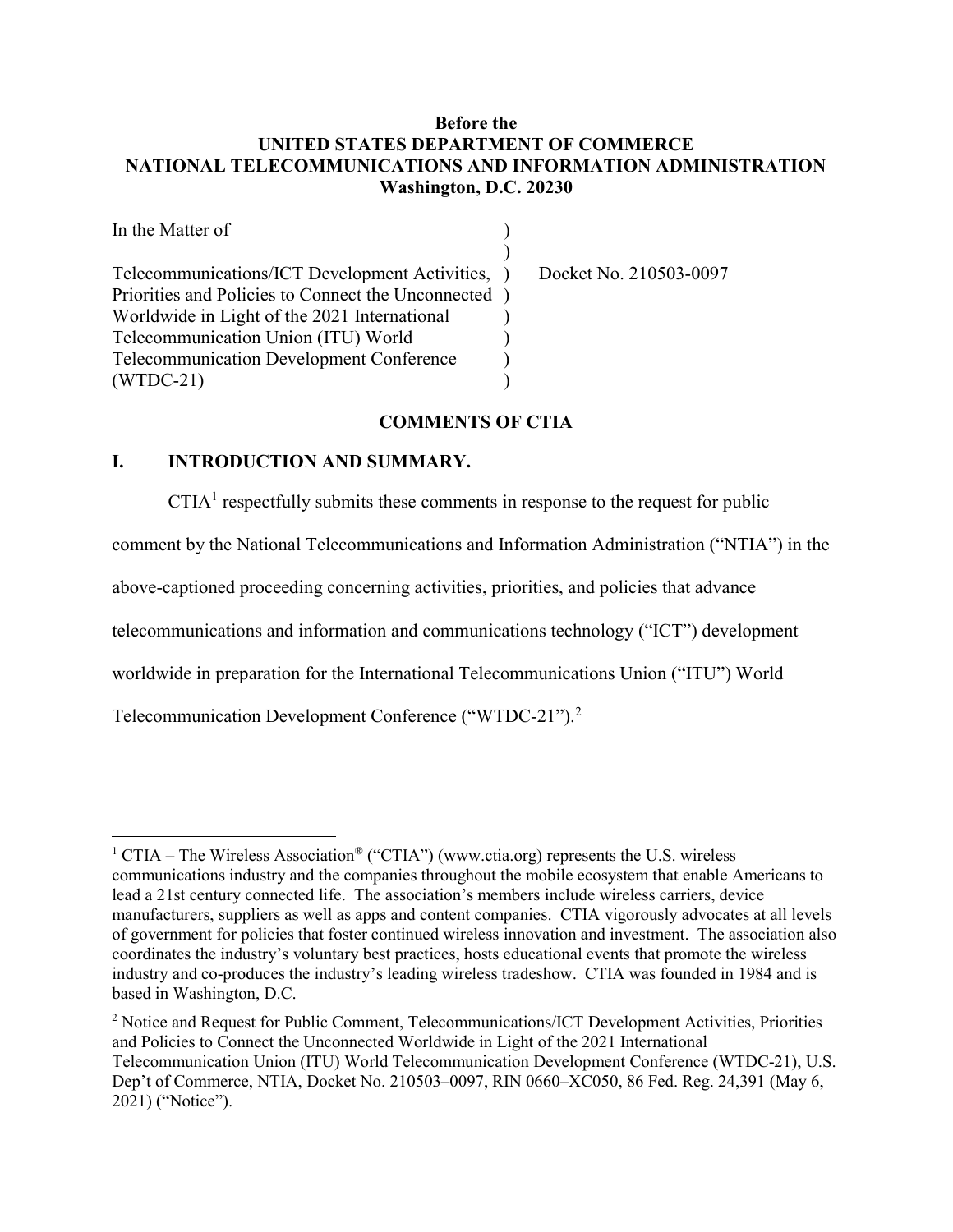CTIA is committed to working with NTIA and the U.S. government to shrink the digital divide and achieve digital equity. While there are still too many individuals in the nation without access to broadband, the wireless industry is proud to reach more than 99 percent of Americans today and that wireless consumers have been using more services while paying less. To build on U.S. leadership under ITU Development Bureau Director Doreen Bogdan-Martin in fostering the development and deployment of next-generation technologies, the U.S. can highlight policies and initiatives that have encouraged wireless broadband services to develop and provide service to underserved areas throughout the United States, which may be useful in addressing similar challenges across the globe.

In particular, the U.S. approach to spectrum management policy to allow for flexible, exclusive use of spectrum licenses has provided necessary certainty for the U.S. wireless industry to invest more than \$100 billion in the past five years alone. In addition, the U.S. should suggest to the WTDC-21 that the allocation of more wireless broadband spectrum, especially in the mid-band range, will help to maximize the economic and societal potential of 5G broadband services to connect the unconnected. The U.S. should also highlight domestic initiatives to address the affordability and availability barriers through financing mechanisms such as targeted subsidies, which can cover connectivity as well as devices.

## II. NTIA SHOULD HIGHLIGHT THE BENEFITS OF THE U.S. SPECTRUM MANAGEMENT FRAMEWORK TO HELP CONNECT THE UNCONNECTED.

The wireless industry has a proven track record of investing in and deploying wireless coverage to all geographies. With more than 99 percent of Americans within wireless coverage areas, and approximately 15 percent of Americans relying on wireless as their primary broadband connection, U.S. spectrum management policies can serve as a successful model for

2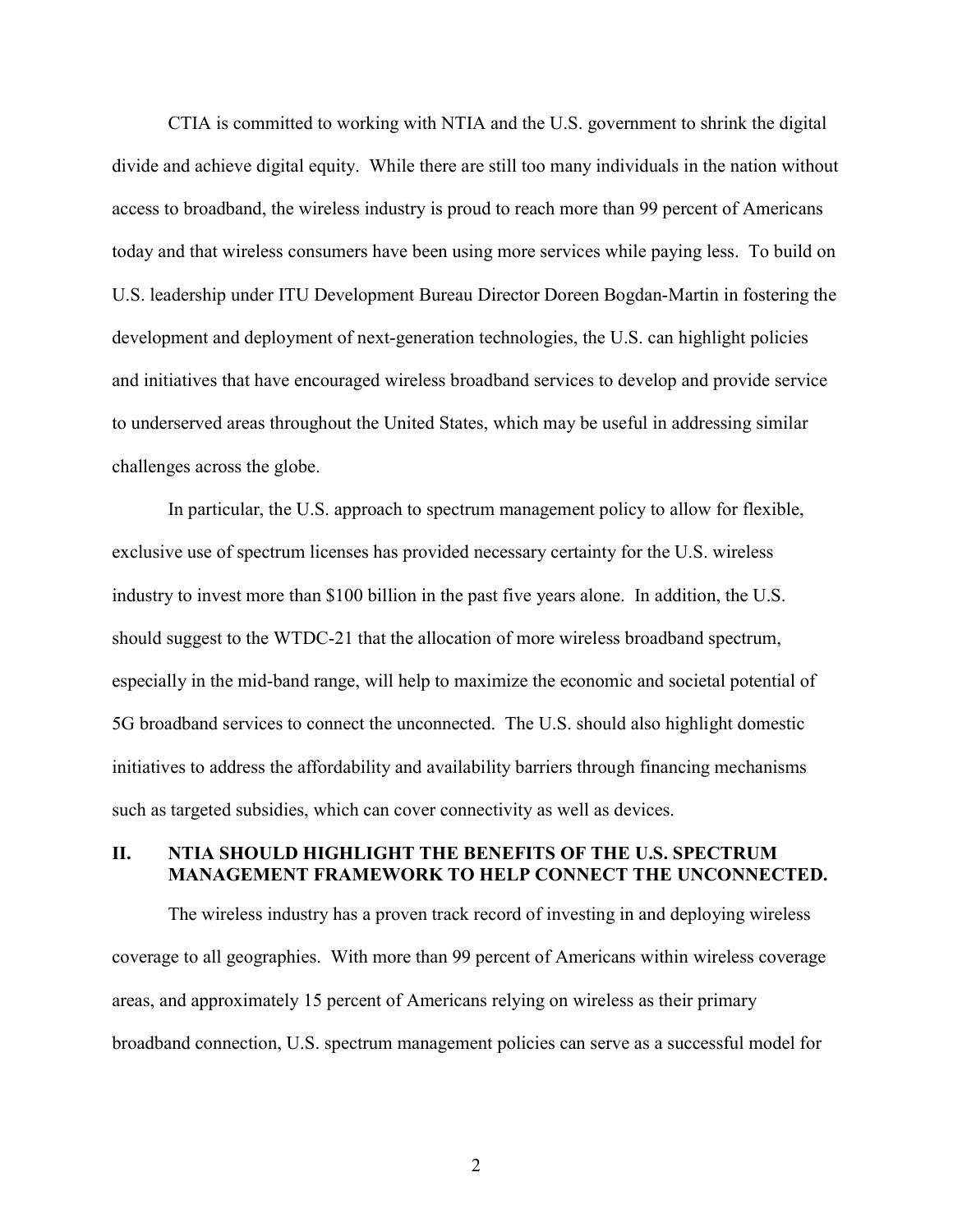other countries.<sup>3</sup> Specifically, over the last thirty years, the U.S. has utilized a licensing regime that allows for flexible, exclusive use of spectrum licenses.<sup>4</sup> This framework has enabled the wireless industry to invest more than \$100 billion in the past five years alone, while wireless prices have fallen 45 percent, data usage increased 108x, and broadband speeds increased by 58x over the last decade.<sup>5</sup> In fact, a recent Pew Research Center study found that 45 percent of Americans without home broadband state that is because their wireless smartphone allows them to do everything they need to do online.<sup>6</sup>

This is notable as Americans continue to connect more wireless devices, with increases in laptops, tablets, and data-only devices, as Internet of Things products grow in availability and adoption. For example, the number of U.S. wireless subscriptions was 442.5 million in 2020, up more than 20 million from the previous year, and the number of wireless-enabled tablets and laptops was up 24 percent since 2018, to 52.6 million.<sup>7</sup> Moving forward, Americans are using their wireless devices more and more–with the increase in data consumption outpacing the number of new devices added, all while wireless prices have fallen. In 2019, the average

<sup>6</sup> See Mobile Technology and Home Broadband 2021.

 $\overline{a}$ 

 $3$  See Andrew Perrin, Mobile Technology and Home Broadband 2021, Pew Research Center (June 3, 2021), https://www.pewresearch.org/internet/2021/06/03/mobile-technology-and-home-broadband-2021/ ("Mobile Technology and Home Broadband 2021").

<sup>4</sup> Spectrum Considerations For 5G, CTIA, at 5 (Apr. 2, 2019), https://api.ctia.org/wpcontent/uploads/2019/03/Spectrum-Considerations-for-5G.pdf (noting the U.S. wireless industry has relied upon exclusive licenses as it migrated through four generations of technology, becoming the global leader in the provision of 4G service).

<sup>&</sup>lt;sup>5</sup> See Nick Ludlum, CTIA 5G Summit: Nationwide 5G Is Here, But It's Only the Beginning, CTIA (Nov. 20, 2020); Meredith Attwell Baker, The Wireless Industry's Key Role in Closing the Digital Divide, CTIA (May 7, 2021); Kevin Ryan & Robert Roche, More for Less: The Actual Story of the Amazing Decline in U.S. Wireless Prices, CTIA (Mar. 30, 2021) ("For two decades, wireless prices in the U.S. have declined. That holds true regardless of what metric you use: sticker price (down 45% from 2010 to 2019); BLS data (down 40% from 2000 to 2020; or ARPU (down 21% from 2014 to 2019).").

<sup>7</sup> 2020 Annual Survey Highlights, CTIA, at 8 (Aug. 25, 2020), https://api.ctia.org/wpcontent/uploads/2020/08/2020-Annual-Survey-final.pdf ("2020 Annual Survey").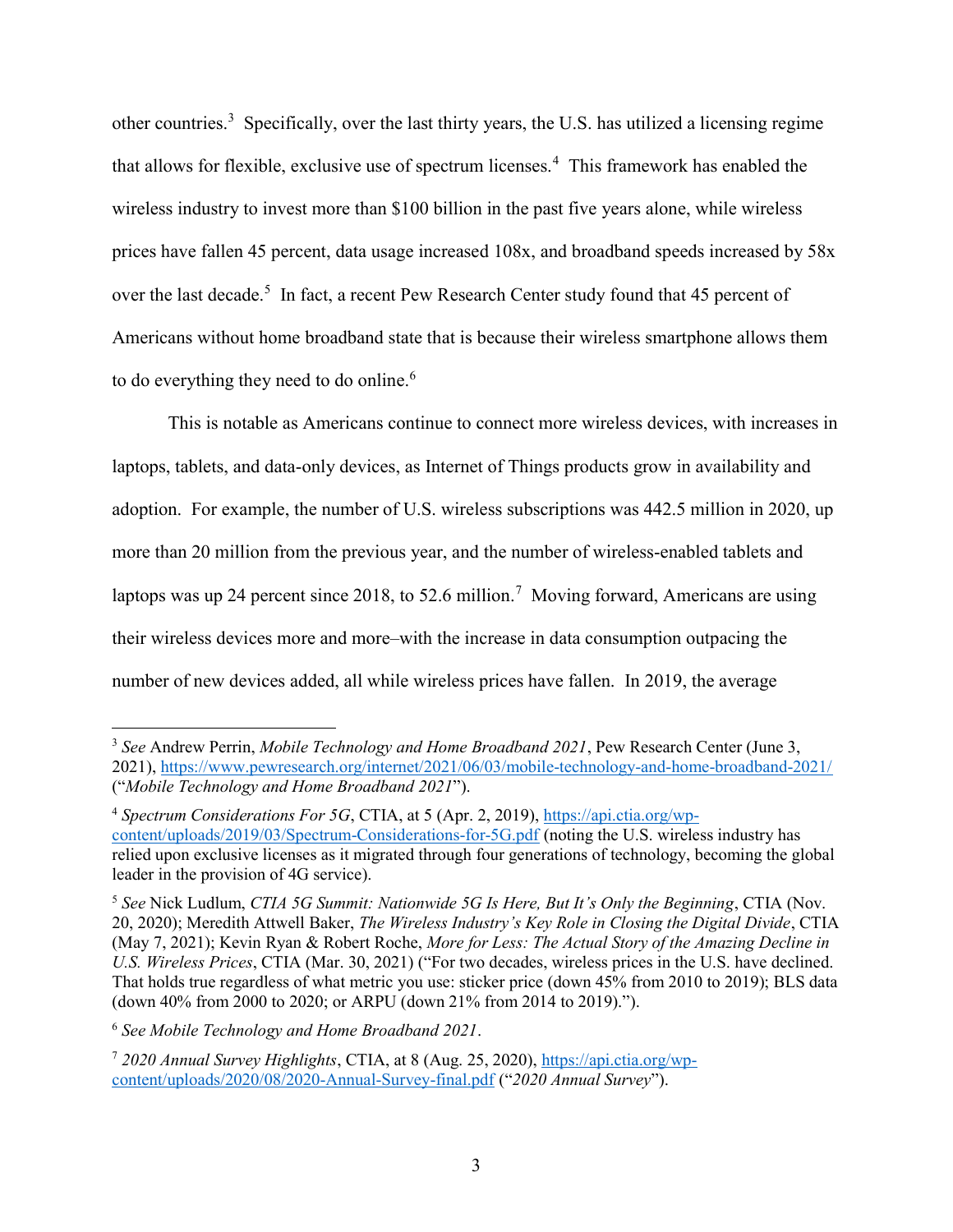smartphone user consumed 6.6 GB per month, and in 2020, that number was up to 9.2 GB per month.<sup>8</sup> In total, mobile subscribers used more than 37.06 trillion MBs of data in 2020—a 30 percent growth rate year over year.<sup>9</sup> COVID-19 presented the ultimate stress test, and America's wireless networks passed with flying colors. In the span of just one week in March 2020, hundreds of millions of Americans transitioned abruptly from their normal lives to staying at home as much as possible. Not only did wireless networks handle this unprecedented shift and surge in traffic, but they continued to improve their performance, with speeds actually increasing during the pandemic. According to Ookla, following the onset of the pandemic, median wireless speeds increased nearly 50 percent.<sup>10</sup>

In addition, mobile broadband offerings are now being supplemented by latest generation fixed wireless options offered over licensed spectrum. While mobile broadband has been a competitive option for U.S. consumers for years, today the industry is expanding on wireless options by introducing and deploying fixed-wireless service capable of over 100 Mbps downstream speeds. These services offer fast and competitive speeds that can meet most consumers' broadband needs. While speeds will vary by location and demand, most 5G home services already can offer 100+ Mbps down and 20+ Mbps up, with some services reaching up to 1 Gbps down and 50 Mbps up. With streamlined deployments and lowered costs-to-serve, fixed 5G represents a dynamic broadband service that can be deployed rapidly and with superior economics and network efficiencies.

 $\overline{a}$ 

<sup>&</sup>lt;sup>8</sup> *Id.* at 9.

 $9$  Id. at 7.

<sup>&</sup>lt;sup>10</sup> See The Wireless Industry Responds to COVID-19, CTIA, https://www.ctia.org/homepage/covid-19 (last visited June 30, 2021).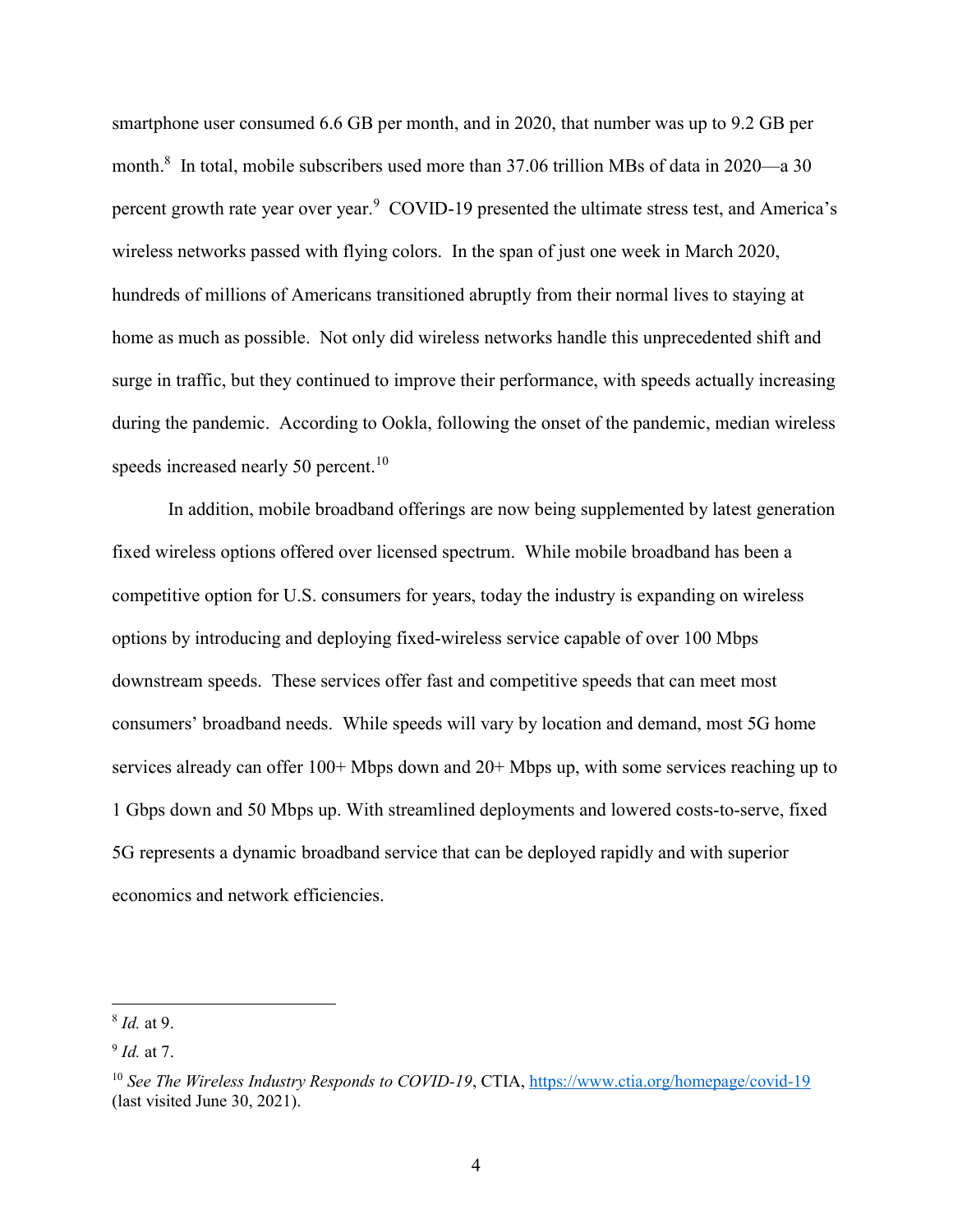The U.S. should highlight the success of our domestic spectrum management model to help spur the investment and deployment of broadband services. With the right policies in place, 5G will be transformative—making citizens' lives better, communities safer, and nations more prosperous. Notably, the allocation of more wireless broadband spectrum, especially in the midband range, will help to maximize the economic and societal potential of 5G broadband services to connect the unconnected. As NTIA is aware, a mix of low-, mid-, and high-band spectrum is necessary to realize the full potential of 5G, and nations across the world are particularly focused on making mid-band spectrum available to support 5G technologies.<sup>11</sup> Nearly every 5G deployment outside the U.S. relies on mid-band spectrum.<sup>12</sup> Despite the good progress made in the past two years and the auction of 350 megahertz of mid-band spectrum, the U.S. will still trail other key countries.<sup>13</sup> To close the gap, the United States will need to roughly double the amount of licensed mid-band available for commercial use.<sup>14</sup>

### III. GOVERNMENT SUPPORT CAN HELP CLOSE BROADBAND AFFORDABILITY AND AVAILABILITY GAPS.

While more than nine out of ten adults in the United States are connected through wired or wireless broadband, COVID-19 has highlighted the pressing need for digital equity and the disproportionate disadvantages faced by members of society with lower incomes or living in rural areas.<sup>15</sup> Affordability and availability are significant barriers for many that seek access to

 $\overline{a}$ 

<sup>&</sup>lt;sup>11</sup> See Janette Stewart, Chris Nickerson, Tamlyn Lewis, 5G Mid-Band Spectrum Global Update, Analysys Mason, at 2 (March 2020).

 $12$  Building the 5G Economy, The Wireless Industry's Plan to Invest and Innovate in the U.S, CTIA, at 34 (Jan. 25, 2021).

 $13 \, Id.$ 

 $^{14}$  Id.

 $15$  See Meredith Attwell Baker, New Report Offers Good News and Important Implications for the Broadband Infrastructure Debate, CTIA (June 9, 2021).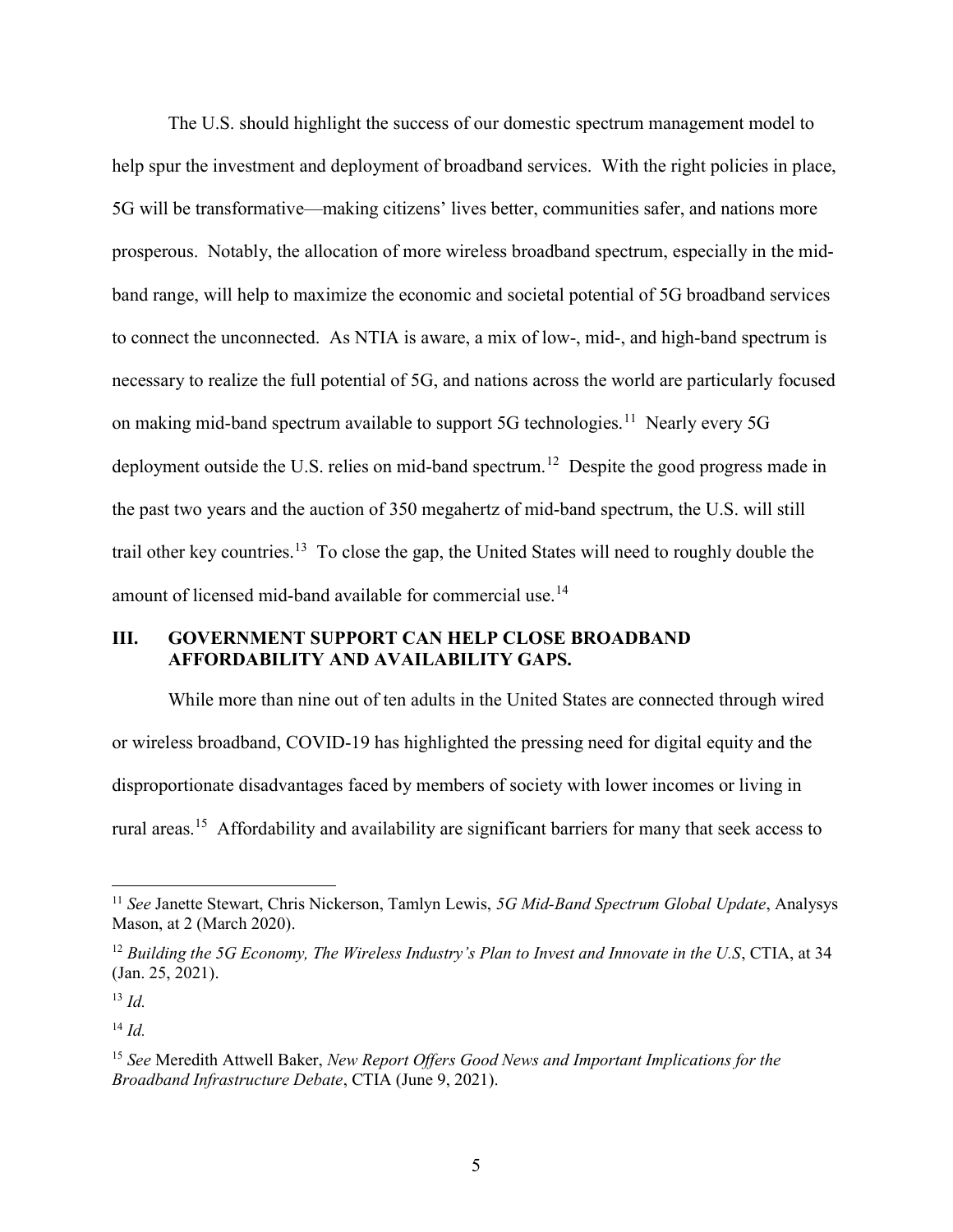broadband services, especially when considering the broad availability of wireless services throughout the country.<sup>16</sup> In response, the U.S. should encourage the adoption of stable and equitable funding mechanisms to provide government support for affordability and availability programs to enable wireless to meet consumer needs in other countries around the world. The U.S. can point to recent domestic successes for support, including the Emergency Broadband Benefit ("EBB") and the Emergency Connectivity Fund ("ECF"), as examples of the types of targeted approaches that can help connect the unconnected.<sup>17</sup> For example, while still early, over 3 million low-income consumers are already receiving support from the EBB.<sup>18</sup>

#### IV. CONCLUSION.

 $\overline{a}$ 

CTIA is committed to working with NTIA and the U.S. government to shrink the digital divide and achieve digital equity. In support of these efforts, the U.S. should provide feedback to the WTDC-21 process about initiatives that have encouraged wireless broadband services to develop and provide service to underserved areas throughout the United States, including the U.S. spectrum management policies that allow for flexible, exclusive use of spectrum licenses. Finally, the U.S. should encourage the WTDC-21 to address affordability and availability barriers through targeted government support mechanisms.

<sup>&</sup>lt;sup>16</sup> See Mobile Technology and Home Broadband 2021 (noting financial barriers are among the more common reasons why Americans do not subscribe to high-speed internet at home).

<sup>&</sup>lt;sup>17</sup> See Emergency Broadband Benefit, FCC, https://www.fcc.gov/broadbandbenefit (last visited June 28, 2021); 5G Fund, FCC, https://www.fcc.gov/5g-fund (last visited June 28, 2021); Emergency Connectivity Fund, FCC, https://www.fcc.gov/emergency-connectivity-fund (last visited June 30, 2021).

 $18$  See FCC Announces Release of Regional Emergency Broadband Benefit Program Data, Heading into Week 7 of EBB Program, FCC Shares Additional Enrollment Data, Continues Program Outreach, FCC (June 29, 2021), https://docs.fcc.gov/public/attachments/DOC-373674A1.pdf.